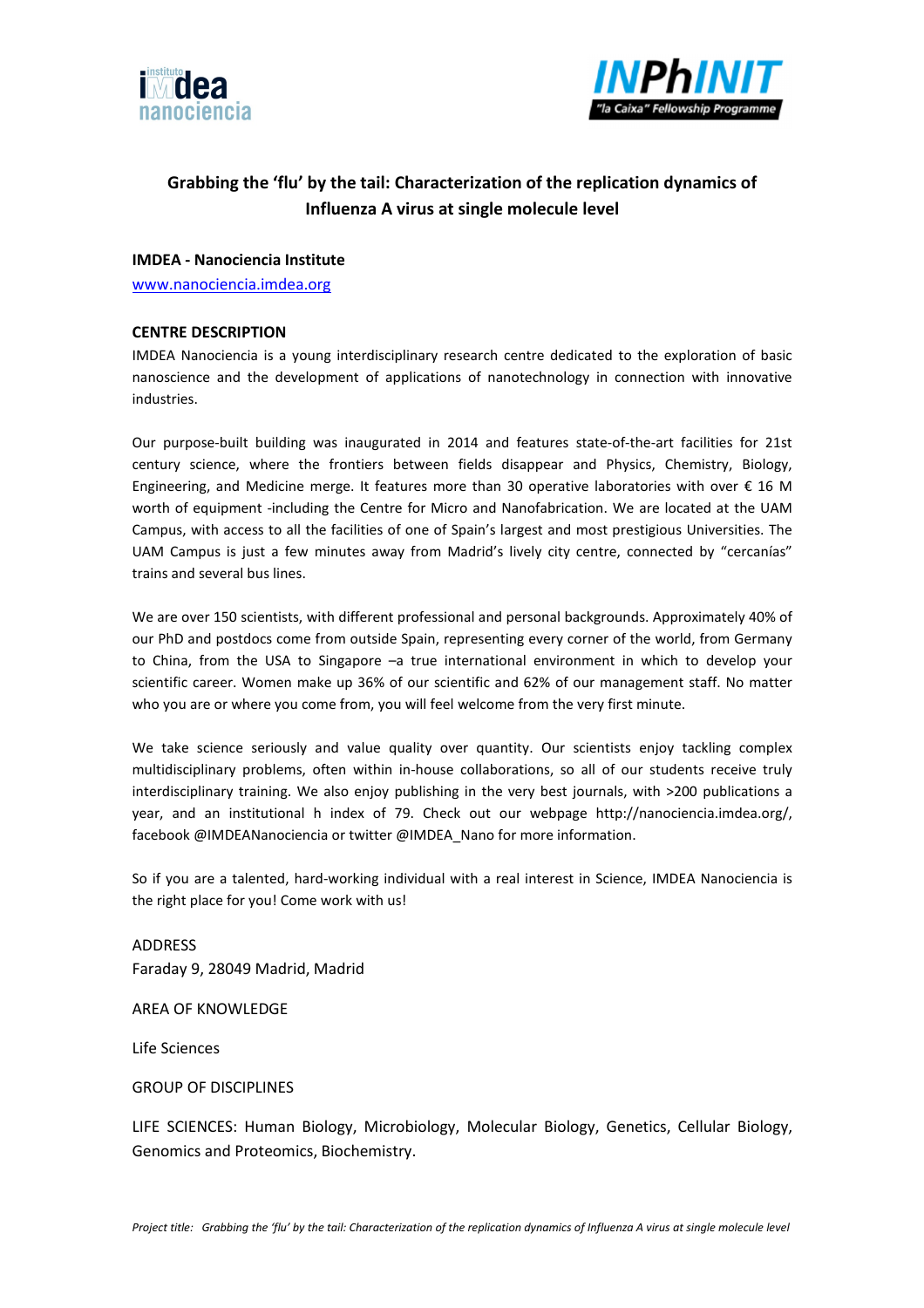



## **GROUP LEADER**

Prof. Borja Ibarra

## borja.ibarra@imdea.org /borja.ibarra@gmail.com

#### **Research project/ Research Group website**: www.borjaibarralab.com

## **Research project/ Research Group description**

Influenza viruses are the causative agents of influenza (flu), which causes substantial morbidity and mortality in humans and a considerable financial burden worldwide. Because of their high mutation rate, Influenza viruses are difficult to target with vaccines. In this project we aim to develop a novel single-molecule manipulation approach to determine the operational dynamics of the viral RNA polymerase, which is the main source of mutations.

Using Optical Tweezers we will study the activity in real time of individual, biologically active genomes of Influenza A. In addition, we will use Optical Tweezers to apply mechanical force to the viral RNA polymerase, in order to characterize the mechano-chemical processes that govern its operation. The ability to manipulate mechanically biological systems one molecule at a time opens avenues of investigation that are not possible using classical ensemble methods. The expected results will be of therapeutic and fundamental importance, and will provide a new tool to understand the molecular effect of drugs on viral replication.

Given the novelty of the proposed research and the influence of Influenza virus in our society, we anticipate a high impact of our results. For instance, our previous works in the field were published in high impact journals such as, EMBO J (2009), PNAS (2012), NAR (2015, 2017), Chemical Science (2017), Nature Communications (2018).

Our laboratory uses state-of-the-art biophysical techniques to answer biological questions from a new perspective. The project will give the opportunity to a graduate student to be trained in the highly interdisciplinary research area of single-molecule biophysics. Our group is integrated by physicists, chemist and biologists, and has stablished a net of international collaborators, constituting a stimulating and highly interdisciplinary environment training place for a graduate student with a background in Biology, Chemistry or Physics seeking to start a Ph.D. in Biophysics.

#### **Job position description**

The proposed research project fits into the category of Single-Molecule Biophysics. This is a new, highly interdisciplinary field aimed to define and quantify the molecular mechanisms that govern the operation of biological systems. Spanning the distance between the complexity of life and the simplicity of physical laws is the challenge of biophysics. Therefore, a graduate student with a background in Biology, Chemistry or Physics, looking forward to decipher the mechanisms of life will definitely enjoy and will carry out successfully the proposed research.

The candidate will combine nano-technological tools (optical tweezers), molecular biology techniques and statistical physics approaches to tackle from a completely new perspective the study of one the most common infectious respiratory diseases in humans, 'the flu'. The development of an *in singulo*